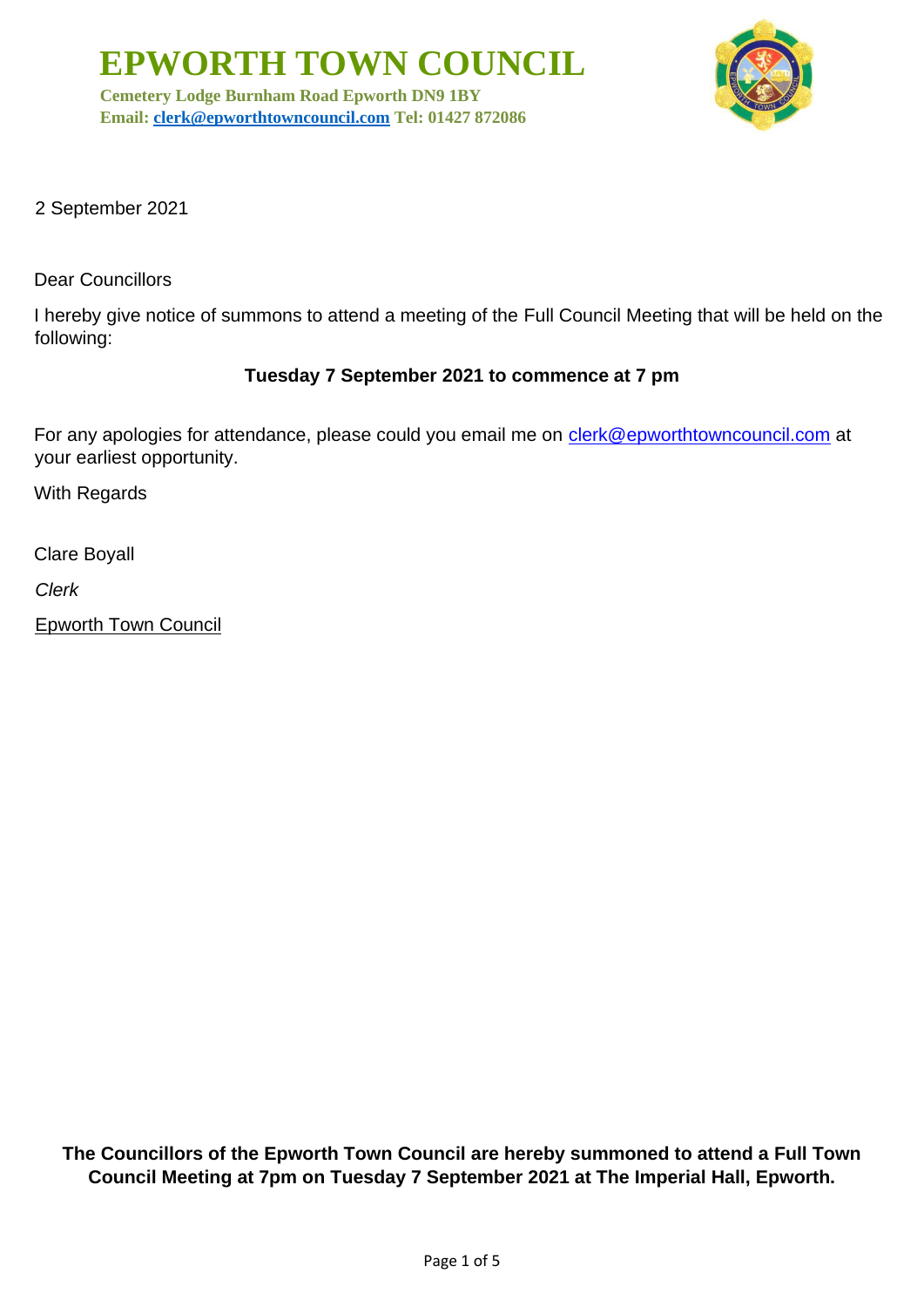**EPWORTH TOWN COUNCIL Cemetery Lodge Burnham Road Epworth DN9 1BY Email: [clerk@epworthtowncouncil.com](mailto:clerk@epworthtowncouncil.com) Tel: 01427 872086**



# **AGENDA ITEMS FOR DISCUSSION AND DECISION**

**This Council supports the rights of anyone to record this meeting but advises that anyone so recording cannot disrupt the meeting by means of the recording and expresses hope that the person (or persons) carrying out the recording have obtained the necessary legal advice, for themselves, to ensure they understand the rights of any member of the public who may be present who do not wish to be filmed or recorded. The Council meeting is recorded, and the recording is saved for a period of no less than 12 months.**

#### **Public Participation**

**Members of the press and public are welcome to attend meetings of the Council under the Public Bodies (Admission to Meetings) Act 1960 as amended by Section 100A of the Local Government Act 1972, Schedule 12A. Questions may be put to the Council during the Public Participation Session. The time allocated to each speaker is 3 minutes on their given subject(s). After this time the press and public must refrain from speaking.**

- **01/09/21 To record the names of members present**
- **02/09/21 To receive apologies of absence**
- **03/09/21 To receive Declarations of Interest by any member of the Council** in respect of the agenda items listed below. Members declaring interests should identify the agenda item and type of interest being declared. *(Localism Act 2011 Code of Conduct).*
- **04/09/21 To note dispensations** given to any member in respect to items on the agenda (*Localism Act 2011 and the Code of Conduct*).
- **05/09/21 To receive the Chairman's Announcements**
- **06/09/21 To receive reports from Ward Councillors**
- **07/09/21 To receive the Clerk's Report**
- **08/09/21 To resolve the Draft Minutes of the Full Council Meeting held on 3 August 2021**
- **09/09/21 To resolve the Draft Minutes of the Planning Meeting held on 18 August 2021**
- **10/09/21 To resolve the Draft Minutes of the Combined Environment and Cemetery Committee held on 24 August 2021**
- **11/09/21 To resolve the Draft Minutes of the Personnel Committee held on 1 September 2021**
- **12/09/21 To resolve the Draft Minutes of the Finance Committee held on 1 September 2021**
- **13/09/21 To receive the Financial Reports and Bank Reconciliation**
- **14/09/21 To receive the Schedule of Payments**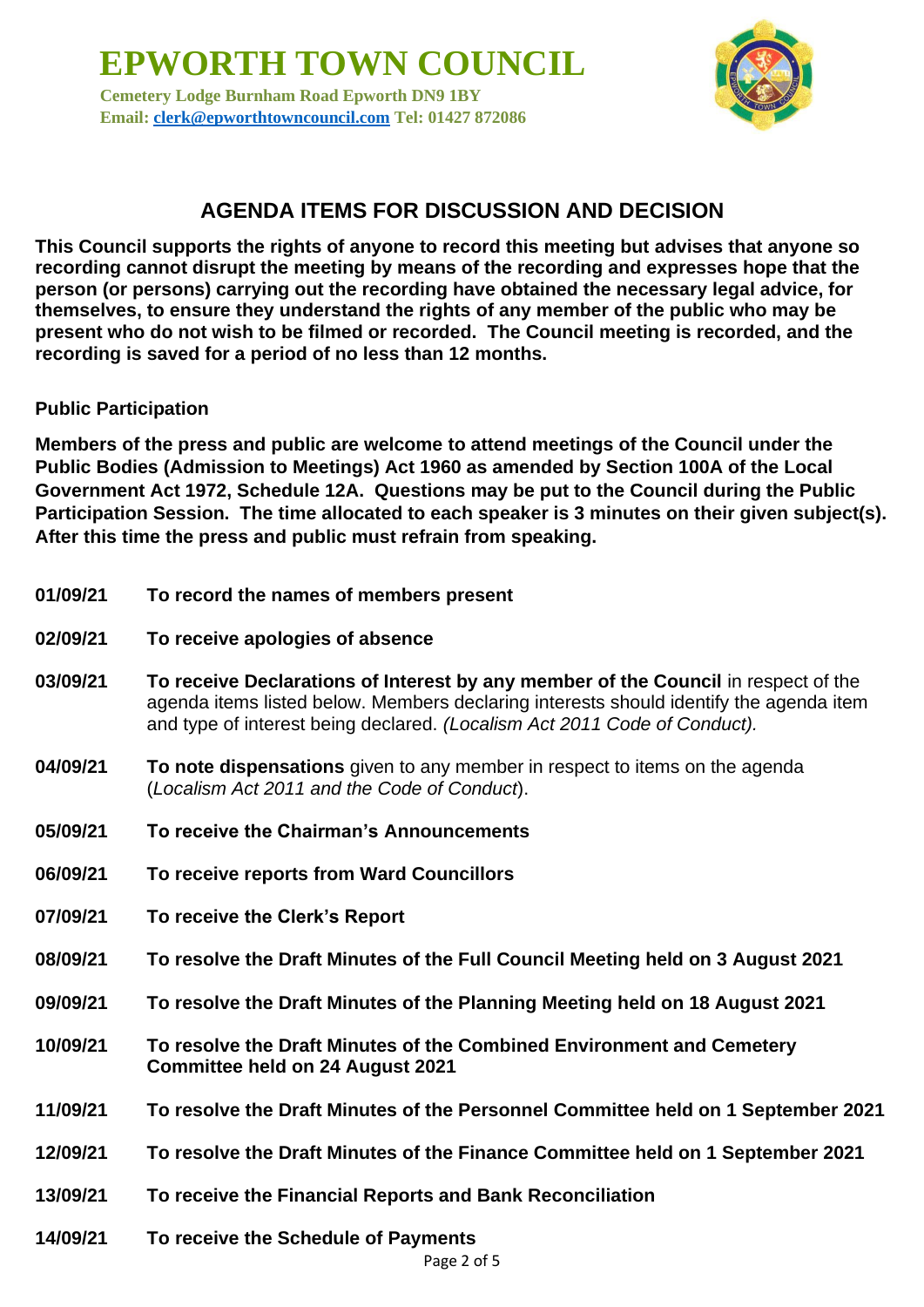**EPWORTH TOWN COUNCIL Cemetery Lodge Burnham Road Epworth DN9 1BY Email: [clerk@epworthtowncouncil.com](mailto:clerk@epworthtowncouncil.com) Tel: 01427 872086**



## **Cheque Payments**

| N <sub>0</sub> | Payee                                    | Reason                                              | <b>VAT</b> | Gross<br>Amount |
|----------------|------------------------------------------|-----------------------------------------------------|------------|-----------------|
| $\mathbf{1}$   | Payroll                                  | Month 5                                             | $\Omega$   | £1994.60        |
| $\overline{2}$ | <b>MKS</b> Groundcare                    | <b>Grass Cutting</b>                                | £40.00     | £240.00         |
| 3              | Clare Boyall                             | Postage                                             | $\Omega$   | £7.92           |
| $\overline{4}$ | MWQA Ltd                                 | H&S Support June                                    | $\Omega$   | £50.00          |
| 5              | Paul Haywood                             | <b>Cemetery Grass Cutting</b><br>$1/6/21 - 31/8/21$ | $\Omega$   | £1200.00        |
| 6              | Epworth Imperial Hall                    | Hire of Hall July and<br>August                     | $\Omega$   | £45.00          |
| 7              | <b>Torne Valley</b>                      | Supplies                                            | £2.97      | £17.84          |
| 8              | Pete Barker                              | Mileage                                             | $\Omega$   | £12.15          |
| 9              | J R Cockin Electrical<br>Contractors Ltd | <b>PAT</b> Testing                                  | £14.08     | £84.48          |
| 10             | Agilico Workplace<br>Technologies Ltd    | Final Photocopier Invoice                           | £4.17      | £24.97          |
| 11             | Fields in Trust                          | Membership Fee                                      | $\Omega$   | £65.00          |

#### **Direct Debit Payments**

| 1                       | <b>EDF</b>            | Utility                         | £23.00  |
|-------------------------|-----------------------|---------------------------------|---------|
| $\overline{2}$          | EDF                   | Utility                         | £112.00 |
| 3                       | EDF                   | Utility                         | £48.00  |
| $\overline{\mathbf{4}}$ | <b>HSBC</b>           | Charges                         | £20.90  |
| 5                       | Vodafone              | Mobile                          | £23.31  |
| 6                       | Plusnet               | Landline and Broadband<br>April | £39.60  |
| 7                       | <b>Everflow Water</b> | <b>Water Rates</b>              | £118.28 |

- **15/09/21 To receive and review the Equality Policy**
- **16/09/21 To receive and adopt the Safeguarding Children's MARS Policy**
- **17/09/21 To receive further information for the Data Protection Policy**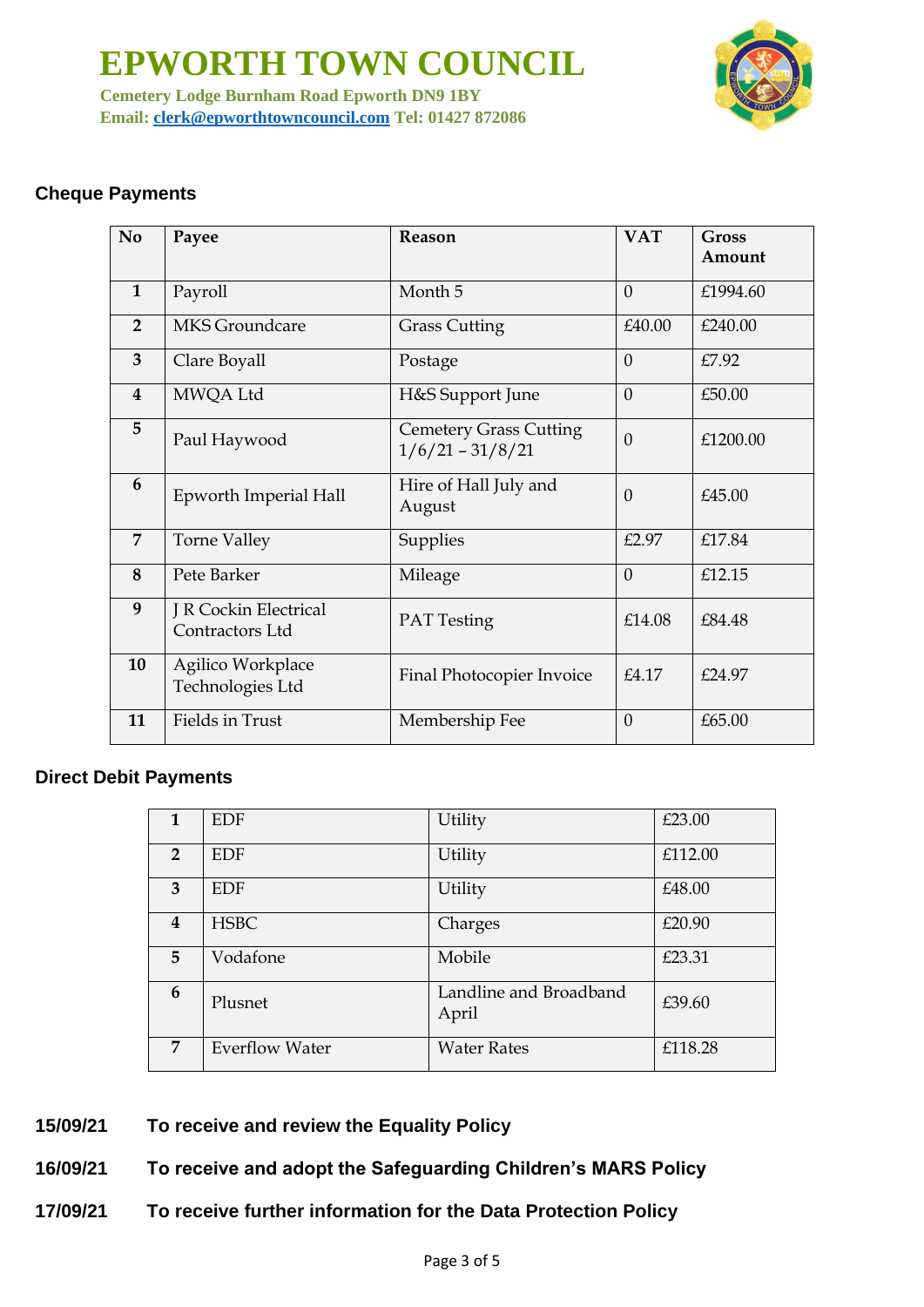**EPWORTH TOWN COUNCIL**

**Cemetery Lodge Burnham Road Epworth DN9 1BY Email: [clerk@epworthtowncouncil.com](mailto:clerk@epworthtowncouncil.com) Tel: 01427 872086**

| 18/09/21 | <b>Planning Applications</b><br>Application No: PA/2021/1398<br><b>Proposal:</b> Planning permission to erect a replacement dwelling and one new dwelling<br>Site Location: 100 High Street, Epworth, DN9 1JS |
|----------|---------------------------------------------------------------------------------------------------------------------------------------------------------------------------------------------------------------|
| 19/09/21 | <b>Planning Permission Refused</b><br>To receive information previously circulated.                                                                                                                           |
| 20/09/21 | To receive further information regarding a Grant Application Local Government Act<br>s137                                                                                                                     |
| 21/09/21 | To receive the Lincolnshire Riparian Project Questionnaire and resolve responses                                                                                                                              |
| 22/09/21 | To receive communication from N Lincs Council regarding Turbary Road                                                                                                                                          |
| 23/09/21 | To receive further information on the annual Playground Inspection Report                                                                                                                                     |
| 24/09/21 | To receive a letter from a resident requesting tree pruning in the Cemetery                                                                                                                                   |
| 25/09/21 | To receive information and resolve whether to replace a damaged rope on a piece<br>of play equipment                                                                                                          |
| 26/09/21 | To resolve a response to the Hub Consultation                                                                                                                                                                 |
| 27/09/21 | To receive information regarding the safety of the crossroads in Epworth<br>Cllr A Cooper.                                                                                                                    |
|          |                                                                                                                                                                                                               |

#### **28/09/21 To resolve that this Council utilises its powers under the Local Government Act 1972, section 101, to devolve to the Clerk the authority to make decisions on planning applications** where:

a. The application falls between meetings and it is not possible to obtain from the Planning Authority an extension of time to consider the matter; and

b. The Chairman is unavailable to convene a planning meeting or particular circumstances are such that the convening of a planning meeting is impractical.

In both circumstances the Clerk shall have authority to respond on the Council's behalf, taking into account the Local Plan; the content of any planning policies; community plan or Neighbourhood Plan adopted by the council; and precedent. Moreover, where it is practicable, the Clerk is to contact ALL Planning Committee Councillors to confirm they are content with the response to the specific Planning Application requiring this action.

This authority will not apply to applications where there are known objections by neighbours; multiple housing development and new land allocations or are in the conservation area of Epworth.

## **29/09/21 To receive information regarding the grass verges**

### **30/09/21 To note North Lincolnshire Council made 'Public Path Creation (Public Bridleway 119, Epworth and Haxey) Order 2021(1)**